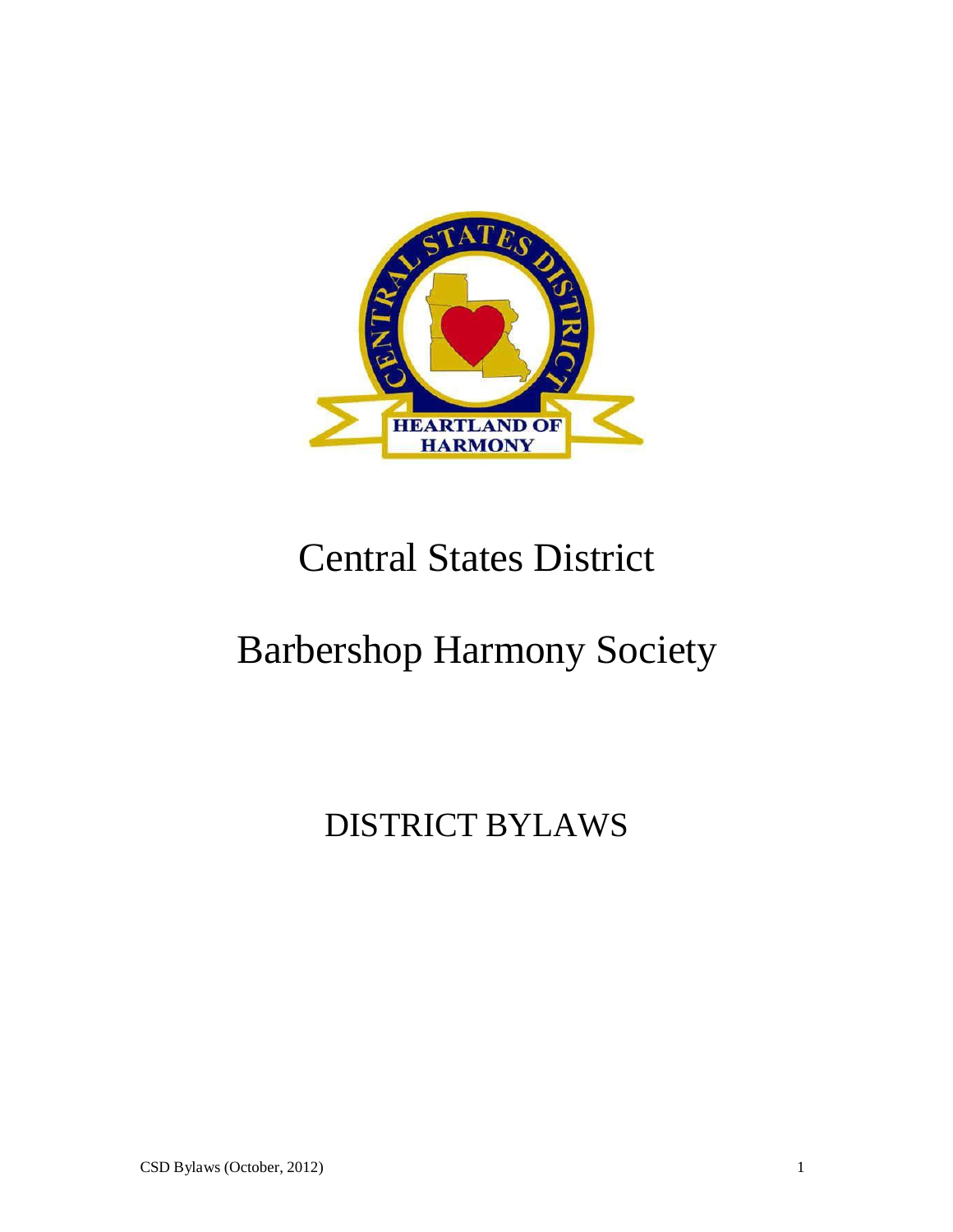## DISTRICT BYLAWS

Central States District

## Index

| <b>ARTICLE</b> | I                  | 1.01 Name; organization                                                                                                                                                                                    |
|----------------|--------------------|------------------------------------------------------------------------------------------------------------------------------------------------------------------------------------------------------------|
| <b>ARTICLE</b> | $\mathbf{I}$       | 2.01 Purposes<br>2.02 Scope                                                                                                                                                                                |
| <b>ARTICLE</b> | $\mathop{\rm III}$ | 3.01 District territorial area<br>3.02 Membership<br>3.03 Revenue                                                                                                                                          |
| <b>ARTICLE</b> | IV                 | 4.01 How constituted<br>4.02 Quorum<br>4.03 Rules of order<br>4.04 Order of business                                                                                                                       |
| <b>ARTICLE</b> | V                  | 5.01 Officers<br>5.02 Qualification<br>5.03 Election of State Vice Presidents<br>5.04 Society Board Member<br>5.05 Vacancies in office<br>5.06 Duties of officers<br>5.07 Society Board directors at-large |
| <b>ARTICLE</b> | VI                 | 6.01 Composition<br>6.02 Duties<br>6.03 Meetings<br>6.04 Quorum                                                                                                                                            |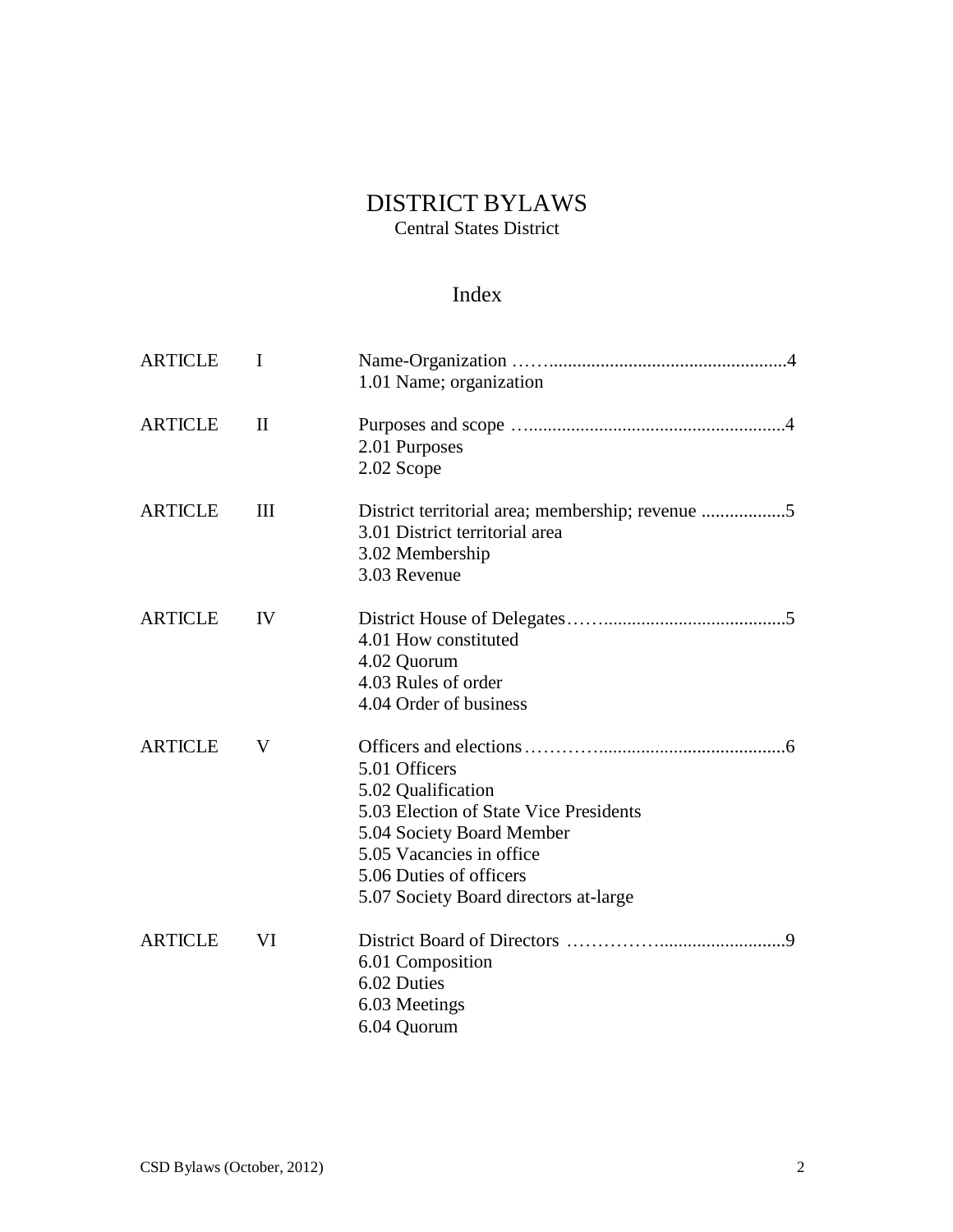| <b>ARTICLE</b> | VII  | 7.01 Time and place<br>7.02 Delegates and voting                       |
|----------------|------|------------------------------------------------------------------------|
| <b>ARTICLE</b> | VIII | 8.01 Appointment<br>8.02 Ethics Committee<br>8.03 Nominating Committee |
| <b>ARTICLE</b> | IX   | 9.01 Areas and Divisions                                               |
| <b>ARTICLE</b> | X    | 10.01 Authority                                                        |
| <b>ARTICLE</b> | XI   | 11.01 Asset disposition                                                |
| <b>ARTICLE</b> | XII  | 12.01 By Society Board<br>12.02 By District                            |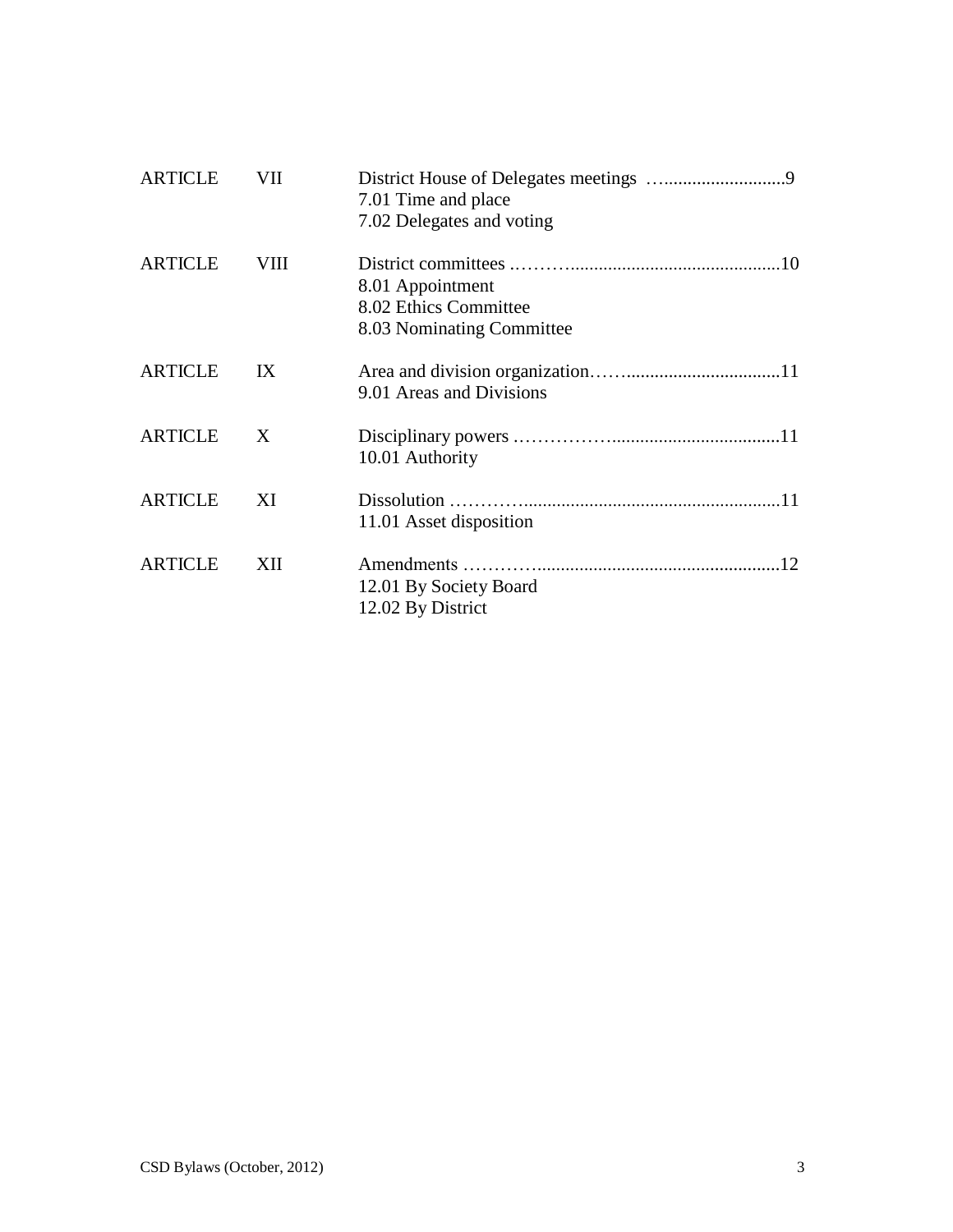## **ARTICLE I**

#### **Name-Organization**

#### **1.01 Name; organization**

The name of this organization shall be Central States District Association of Chapters of SPEBSQSA, Inc, (hereinafter called the "District"). The District is organized and exists pursuant to the provisions of Article X of the Bylaws of the Society for the Preservation and Encouragement of Barber Shop Quartet Singing in America, Incorporated, a not-forprofit corporation, (sometimes called SPEBSQSA, Inc., or the Barbershop Harmony Society and hereinafter called "the Society") and is incorporated under the laws of the State of Iowa.

## **ARTICLE II**

#### **Purposes and scope**

#### **2.01 Purposes**

To perpetuate the old American institution, the barbershop quartet, and to promote and encourage vocal harmony and good fellowship among its members throughout the Central States District by the formation in every city, town and hamlet, of local chapters, composed of members interested in the purposes of this corporation, which shall be the same as the purposes of the Society; to hold annual, local and district contests in quartet and chorus singing; to encourage and promote the education of its members and the public in music appreciation; to initiate, promote and participate in charitable projects; and to promote public appreciation of barbershop quartet and chorus singing by publication and dissemination thereof.

The District activities shall be conducted without personal gain for its individual members and any profits or other inurements to the District shall be used in promoting the purposes of the Society or the District.

## **2.02 Scope**

These bylaws in their entirety, both in form and substance as well as the Society Bylaws, shall be mandatory and binding upon all districts, except that a change in terminology, form and/or substance may be permitted, subject to approval by the Society Governance and Bylaws Committee acting on behalf of the Society Board of Directors ("Society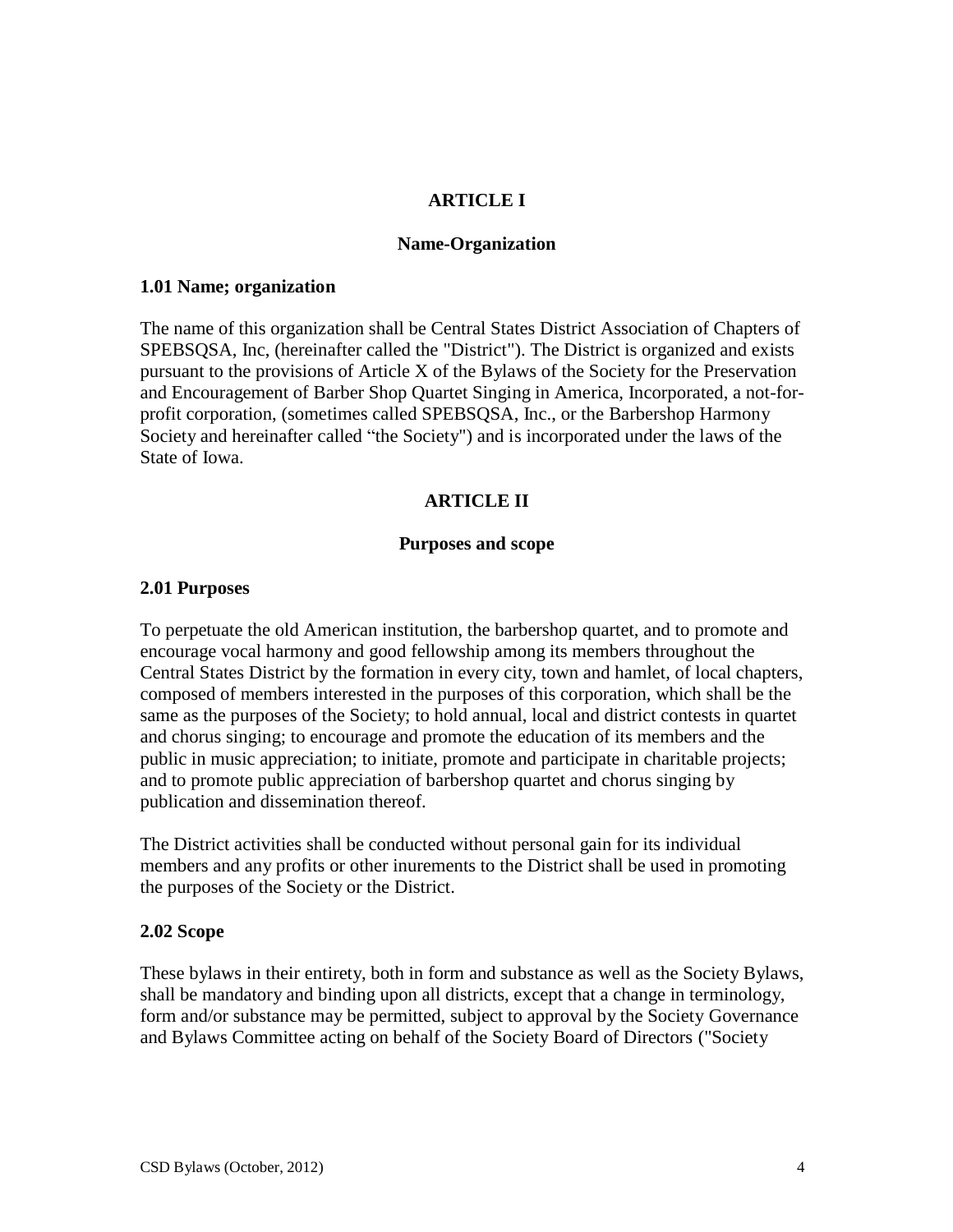Board"), when necessary to comply with the laws of any nation, state or province, or when consistent with rules, regulations, policies, and operational procedures established by the Society Board.

## **ARTICLE III**

### **District territorial area; membership; revenue**

## **3.01 District territorial area**

The geographical areas of the Central States District shall be the entire states of Missouri and Iowa, the Greater Ozarks Chapter in Northwestern Arkansas, and those portions of South Dakota, Nebraska and Kansas that are East of US83. US83 acts as a general separation between the District and the Rocky Mountain District (RMD) unless specific chapters have petitioned to join the other district.

## **3.02 Membership**

Each chartered chapter situated within the territorial limits of the District shall be a member of the District.

## **3.03 Revenue**

The District House of Delegates shall fix the District dues, fees and assessments payable to the District by member chapters of the District and/or by the members of such chapters, including members of the Frank H. Thorne Chapter who reside in the District. Members holding membership in two or more chapters in the District shall not be required to pay multiple District dues, but members holding membership in chapters in two or more districts shall be obligated to pay dues to each of those districts.

## **ARTICLE IV District**

## **House of Delegates**

#### **4.01 How Constituted**

The District House of Delegates shall be the supreme legislative and governing body of the District and shall consist of (a) the duly designated delegate, or delegates, from each duly chartered District chapter; (b) each member of the District Board of Directors; (c) any number of past District presidents, at the option of the District House of Delegates, who are members of the Society, available and willing to serve, and whose principal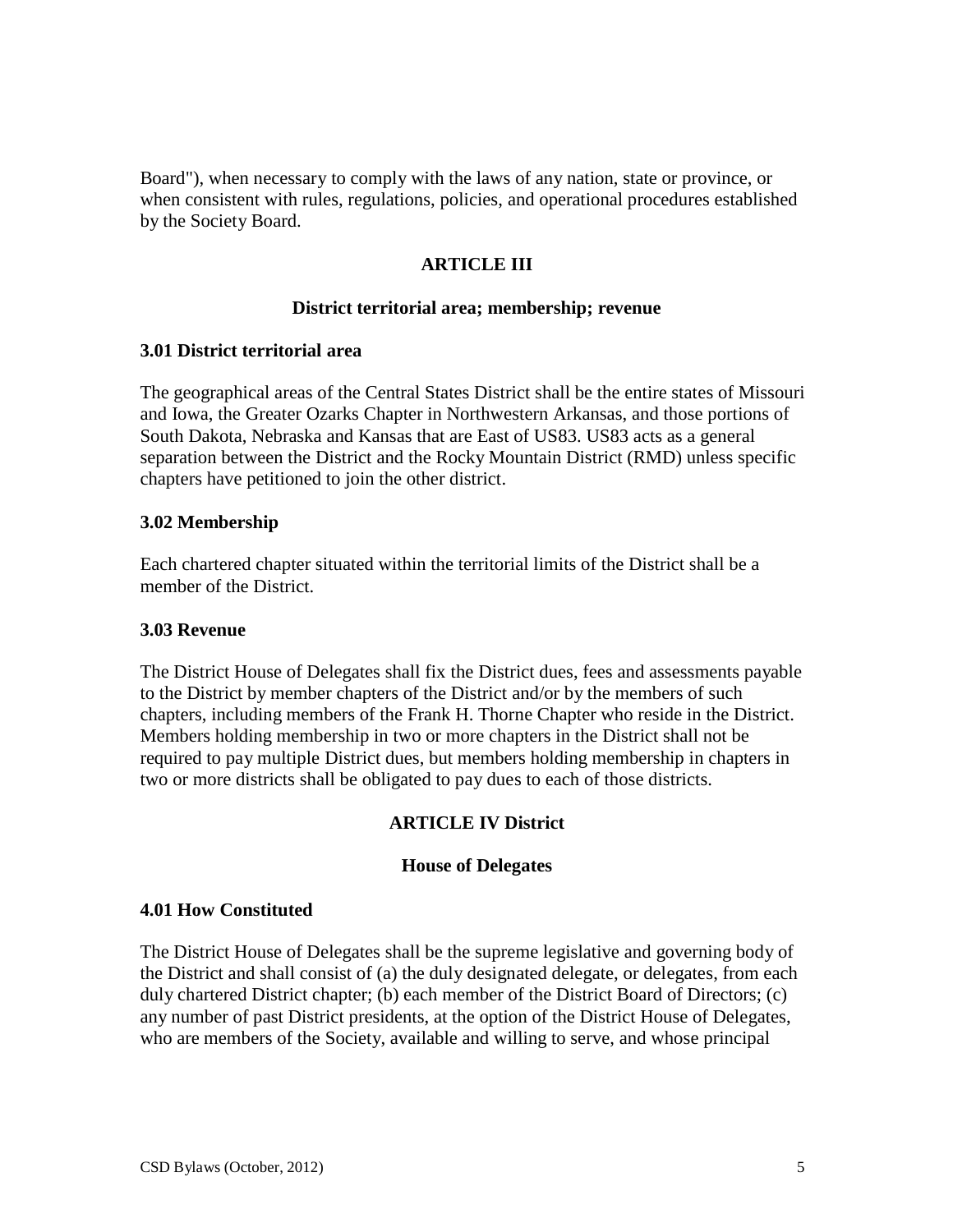barbershopping activity is in a chapter of the District. Each of the above-named shall be a "Delegate." Such House of Delegates shall be subject to the rules and regulations of the Society and the Society Bylaws and shall have discretionary powers in all District affairs.

## **4.02 Quorum**

A quorum for the transaction of business by the District House of Delegates shall be 30% of the Delegates or alternates.

## **4.03 Rules of order**

All meetings of the District House of Delegates shall be conducted in accordance with *Robert's Rules of Order* (*Current Edition*).

## **4.04 Order of business**

The order of business at the District House of Delegates meetings shall be as follows:

- 1. Roll call, checking of credentials and establishing a quorum.
- 2. Minutes of previous meeting.
- 3. Reports of officers and committees.
- 4. Unfinished business.
- 5. New business.
- 6. Report of Nominating Committee.
- 7. Election of officers.
- 8. Adjournment.

## **ARTICLE V Officers**

## **and elections**

## **5.01 Officers**

The officers of the District shall be a president; executive vice president; such number of vice presidents or other officers as deemed necessary to carry on the business of the District; secretary; treasurer; and immediate past president.

## **5.02 Qualification**

Each officer of the District shall be an active member in good standing of a member chapter situated within the District.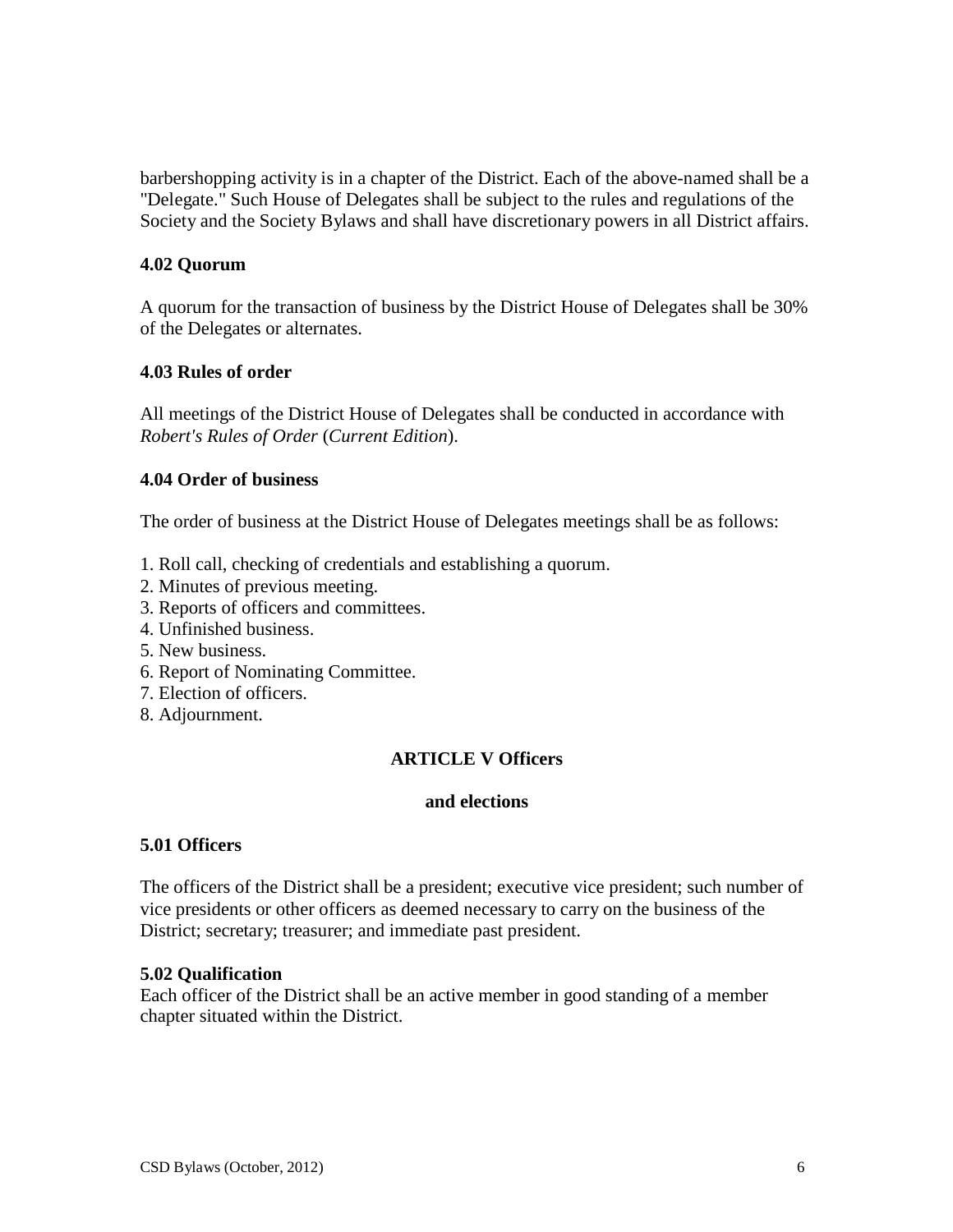## **5.03 Election of officers**

- (a) District officers shall be elected by the District House of Delegates at its meeting held in the fall of the year, except that five state vice presidents shall be elected as provided in Section 5.05.04 and the retiring District president shall automatically succeed to the office of immediate past president. A president who resigns or is removed during his term of office does not thereby become the immediate past president. Each delegate shall be entitled to one vote for one of the nominees for each office to be elected by the District House of Delegates. The five state vice presidents shall be elected for two year terms on an alternating schedule by electronic mail by a vote of the chapters in the individual state areas, using a method approved by the District Board of Directors. Each chapter will get one vote. Officers shall take office on January 1 of the year following their election. Officers shall serve for a term (as fixed by District regulation or statement of policy) of either one or two years; provided however, that all officers shall serve until their successors are elected and take office. No District president having served a term of two years (or two consecutive terms of one year) shall be eligible to succeed himself.
- (b) In the event that the District president, elected by the Board of Directors to fill a vacancy under the provisions of Section 5.05 below, shall serve more than nine months of a one-year term, or more than one year and nine months of a two-year term in such office, it shall be considered a full term for the purposes of determining his eligibility for election to a successive term.
- (c) Nominations for any position of District officer or District Board of Directors, with the exception of the state vice presidents, may be made from the floor by any delegate provided that he has obtained the consent of his proposed nominee and has notified all delegates in writing at least 10 days in advance of the meeting of his intention to make such nomination.

## **5.04 Election of State Vice Presidents**

(a) The state vice presidents shall be elected for a two year term on a rotating basis, with the state vice presidents for Missouri-Arkansas, Nebraska, and South Dakota being elected to begin their terms in the odd numbered years, and the state vice presidents for Iowa and Kansas being elected to begin their terms in the even numbered years. The chapter(s) in Arkansas will be considered part of the Missouri-Arkansas area, and will participate in the election accordingly. The state vice presidents will be elected by the chapter's HOD delegate in each of the respective state areas by not later than 14 days prior to the fall HOD meeting, in accordance with the rotating terms outlined above. The District Nominating Committee will, 90 days prior to the respective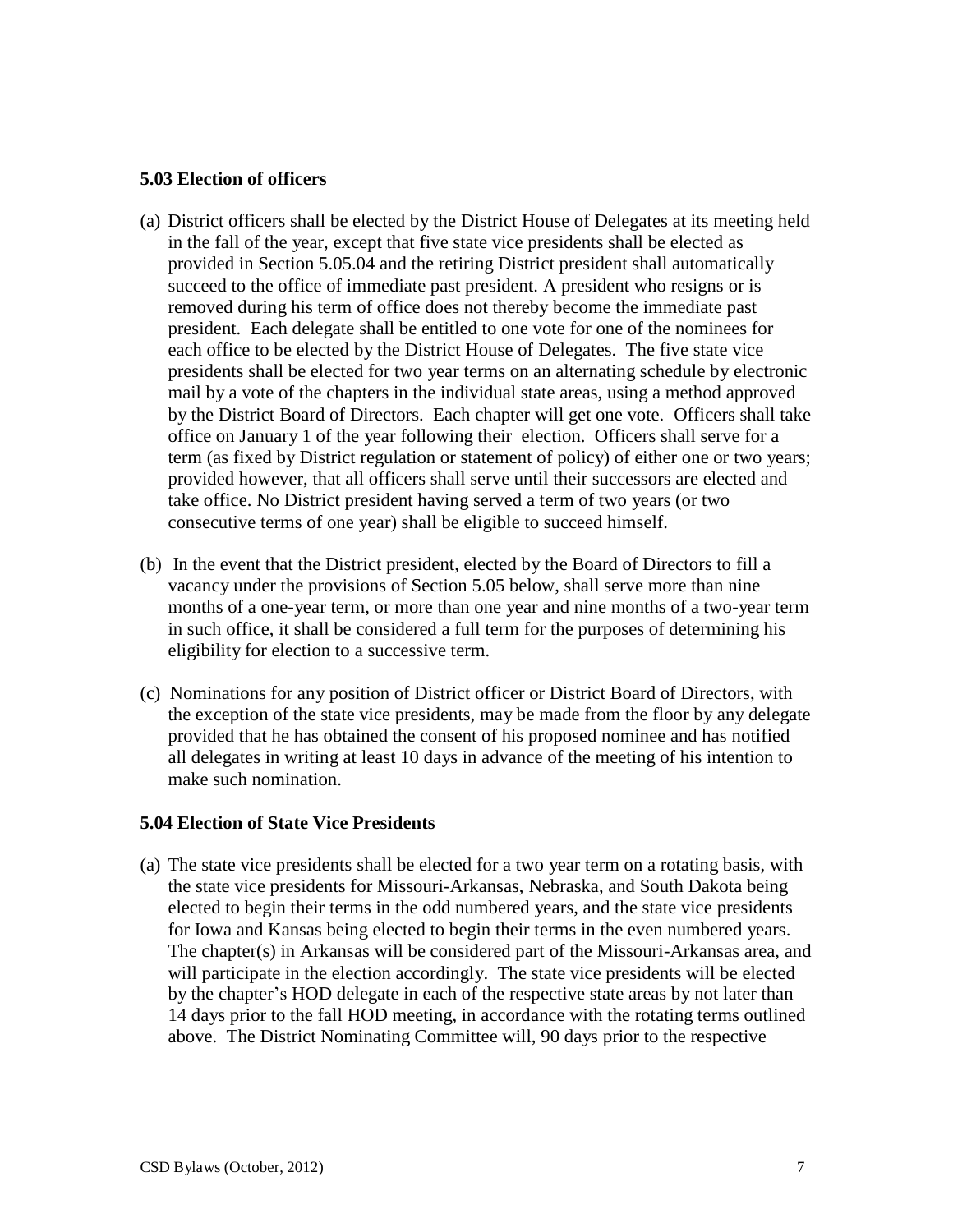elections, request recommendations from the chapters in each of the state areas for candidates for the state vice president positions for their respective state area. From those recommendations, the District Nominating Committee will present a slate of 2 nominees for each state vice president position to be elected by the respective chapters' HOD delegates as provided above. In each state area, 60% of the respective delegates must cast votes in order for the election of the state vice president for the state area to be considered valid and binding. If less than 60% of the chapters in a state area submit votes, the vote will be declared invalid. If the vote is declared invalid, or if the election(s) ends in a tie vote, a winner(s) shall be selected by a vote of the District Board of Directors at the fall meeting.

- (b) If a vacancy occurs during the term of a state vice president, the position will be filled by appointment by the District President and ratified by the District Board.
- (c) State vice presidents shall serve for no more than two consecutive terms. A state vice president who has been appointed to fill an unexpired term for less than one year shall be eligible for the two succeeding terms.

## **5.05 Vacancies in office**

In the event that an elective District office or District Board of Directors position shall become vacant, or be about to become vacant, for any reason, the District Board of Directors shall elect a qualified member of the District to fill such vacancy, and the person so elected shall hold office until his successor is elected and qualified. In the event of a vacancy in the office of immediate past president, a successor may be elected from among those qualified past presidents who are able and willing to serve.

## **5.06 Duties of officers**

District officers shall perform such duties as are usually associated with their particular office or as more particularly prescribed in the District code of regulations.

## **5.07 Society Board directors at-large**

In accordance with the provisions of Sections  $7.01(c)(iii)$  and (iv) of the Society bylaws the District president shall annually obtain and report to the Society nominating committee the recommendation of the District as to the pool of candidates under consideration by the Society nominating committee for nomination for the position(s) of Society Board directors at-large. The District president shall obtain the recommendation of the District through the District Nominating Committee, Board of Directors, House of Delegates, or any other body/individual as specified by the District in these bylaws or in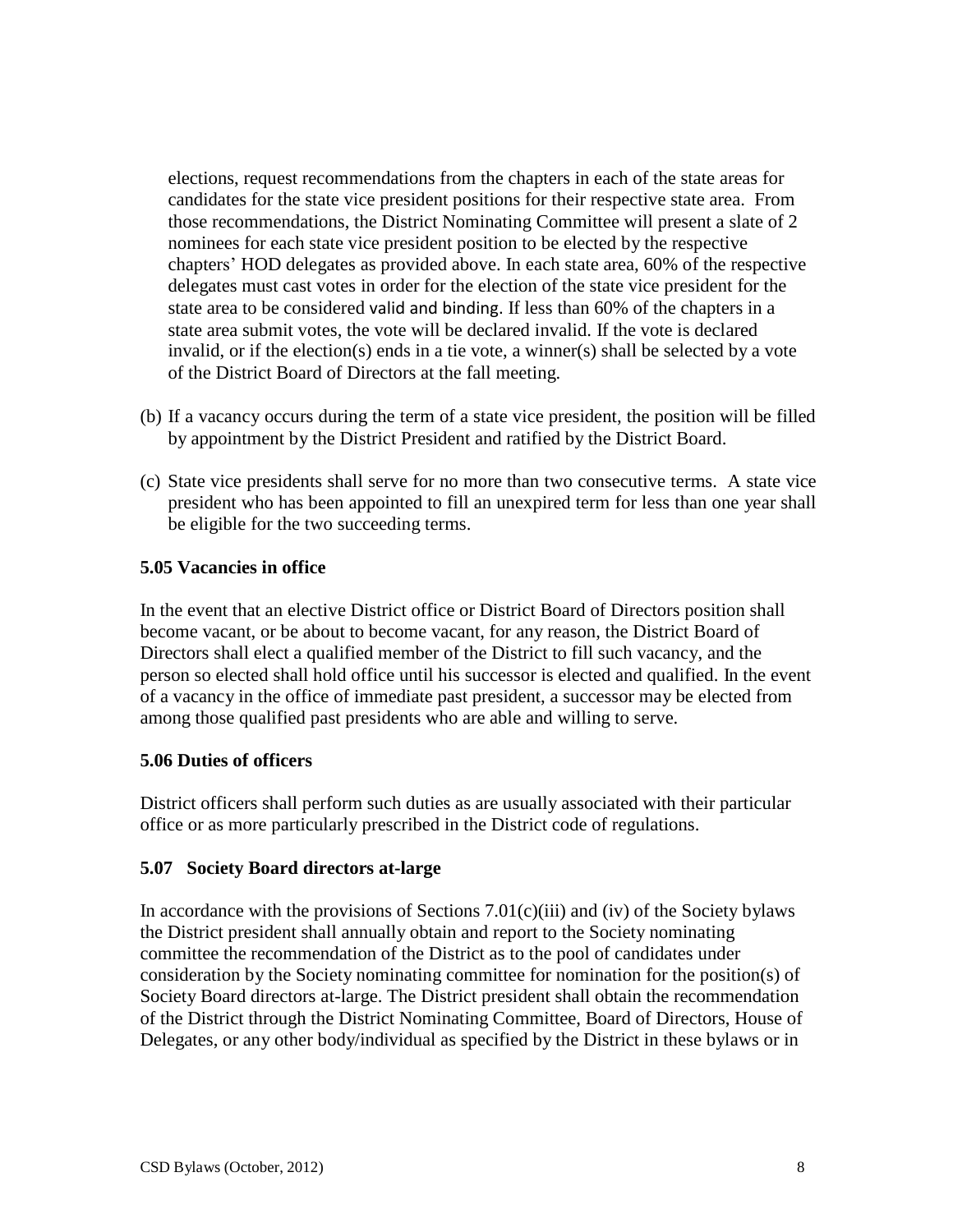other District governing documents. The recommendation of the District shall be made by approval voting whereby a single vote may be cast for each candidate in the pool who would be acceptable to the District if nominated by the Society nominating committee and elected by the Society Board.

## **ARTICLE VI District**

## **Board of Directors**

## **6.01 Composition**

There shall be a District Board of Directors consisting of the president, executive vice president, secretary, treasurer, immediate past president, and five state vice presidents.

## **6.02 Duties**

The District Board of Directors shall be the responsible administrative agency of the District and shall have the power and authority to transact all business of the District during the interval between District House of Delegates meetings. The District Board of Directors shall be authorized to make budgeted expenditures and emergency expenditures and is empowered to take such emergency action as may be in the best interest of the District. It shall also enforce Society and District rules and regulations.

## **6.03 Meetings**

The District Board of Directors shall meet at least twice each year. Special meetings of the Board may be held on call of the District president, or as otherwise provided by applicable corporate law.

## **6.04 Quorum**

A majority of the membership of the District Board of Directors constitutes a quorum.

## **ARTICLE VII**

## **District House of Delegates meetings**

## **7.01 Time and place**

The District House of Delegates shall hold at least two meetings a year at times specified by resolutions adopted by the District Board or House of Delegates.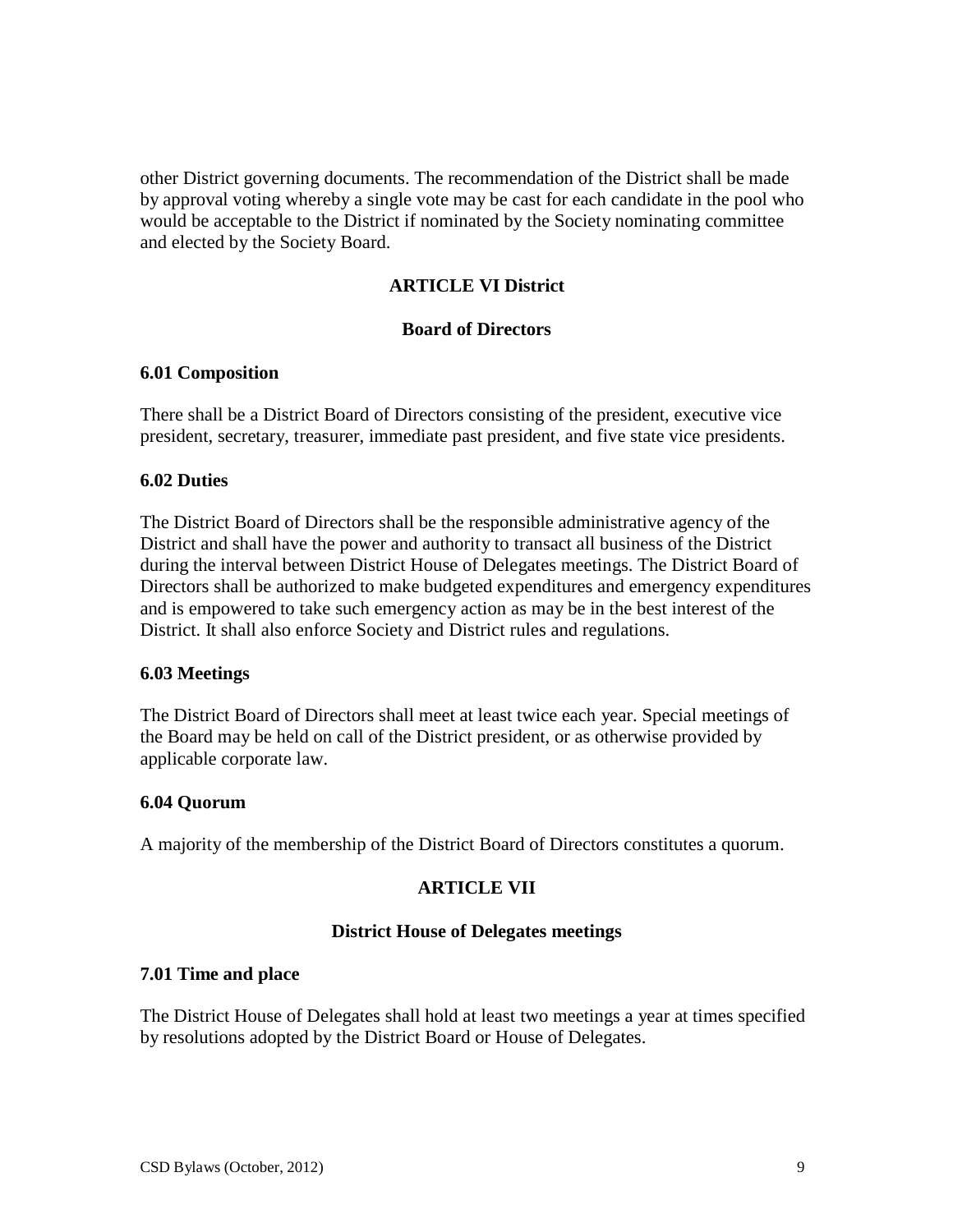## **7.02 Delegates and voting**

Each District chapter shall be entitled to representation in the District House of Delegates by one or more Delegates or alternates in accordance with rules or policies adopted by the House of Delegates and set forth in a District code of regulations or statement(s) of policy. Each delegate and alternate shall be a member in good standing of the chapter he represents. Each Delegate shall be entitled to one vote on any question submitted for vote at the House of Delegates meetings, and no person shall be entitled to more than one vote regardless of the offices or representative positions held. No proxy or absentee votes shall be permitted.

## **ARTICLE VIII**

## **District committees**

#### **8.01 Appointment**

Prior to January 1 following his election, the District president-elect shall appoint a District Ethics Committee, a District Nominating Committee and such other committees and task forces as may be required to carry on the business of the District.

#### **8.02 Ethics Committee**

- (a) Each District president shall appoint a member of his District (preferably a current or past District officer) to be District Ethics Committee chairman. The District Ethics Committee shall be comprised of not less than three or more than five members (including the chairman).
- (b) The committee shall receive, investigate and take any necessary action relating to alleged violations of the Society Code of Ethics which have been referred to the committee pursuant to the Society ethics complaint policies, procedures and regulations.

## **8.03 Nominating Committee**

(a) The District Nominating Committee shall consist of three or more members, a majority of whom shall be past District officers. All members of the committee shall be required to have demonstrated knowledge of District affairs and experience in the governance of the District.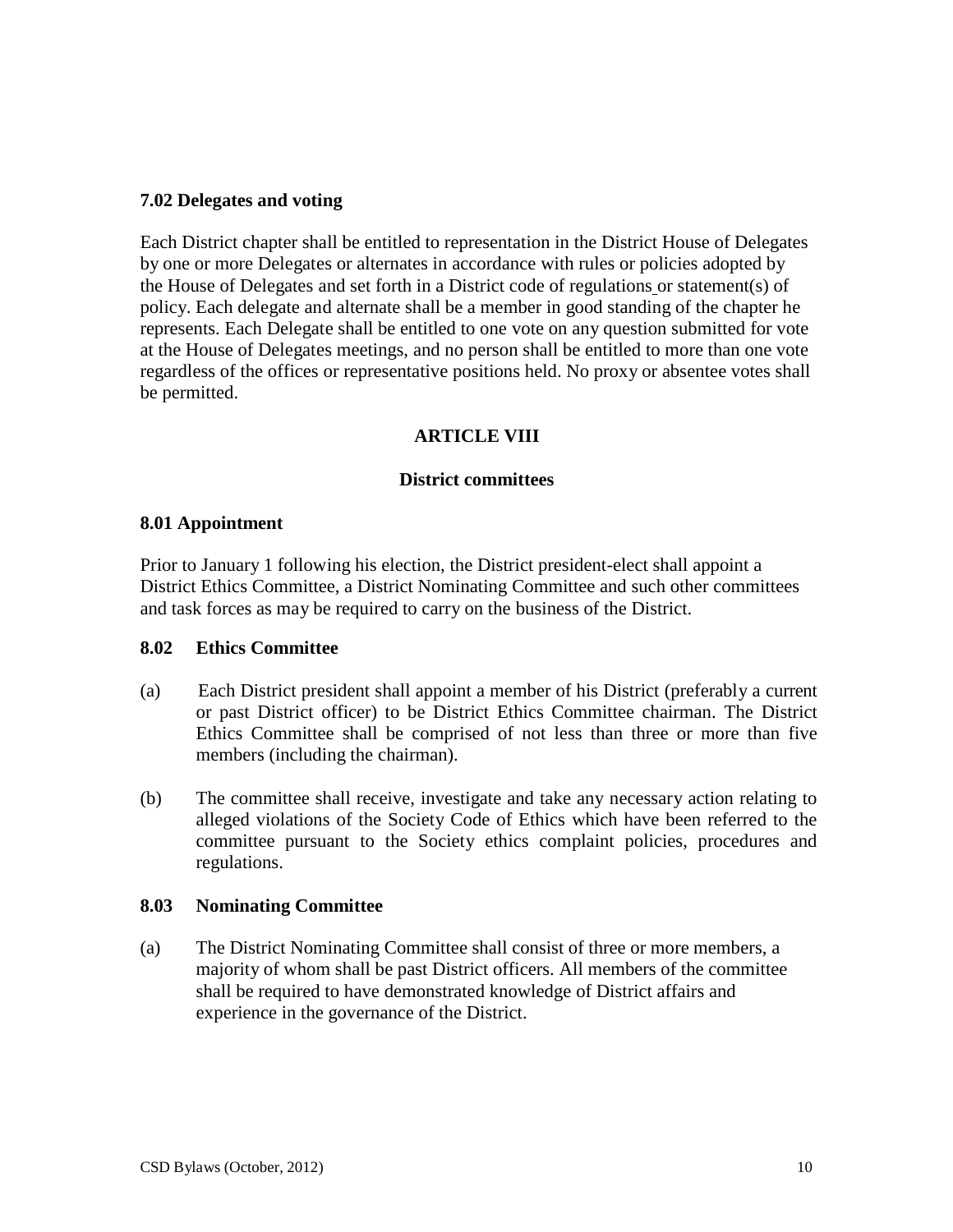(b) The committee shall present a slate of eligible candidates (at least one for each position) for each District office with the exception of the positions of state vice presidents at such time and in such manner as prescribed by District regulations or statements of policy. The committee shall also be responsible for making recommendations to the Society nominating committee for potential candidates for the positions of Society Board director at-large.

## **ARTICLE IX**

#### **Area and division organization**

#### **9.01 Areas and Divisions**

The District may organize chapters of the District into areas or divisions, the number and boundaries of which shall be determined by the District Board of Directors subject to approval by the District House of Delegates.

## **ARTICLE X**

## **Disciplinary powers**

## **10.01 Authority**

Subject to the power and authority of the Society Board, and provisions of Society Bylaws and other governing documents, the District Board of Directors shall have the authority to regulate and discipline District chapters in such manner as may be proper and just under the circumstances.

## **ARTICLE XI**

## **Dissolution**

## **11.01 Asset disposition**

In the event of the dissolution or winding up of the District, voluntarily or otherwise, all of its assets remaining after payment, or provision for the payment, of all debts and liabilities of the District shall be distributed to the Society if it is then existing and organized and operated exclusively for charitable and/or educational purposes and exempt from taxation under Section  $501(c)(3)$  of the Internal Revenue Code. If the Society is not then existing and so organized, operating and exempt, then such remaining assets shall be distributed to another existing organization that is so organized and